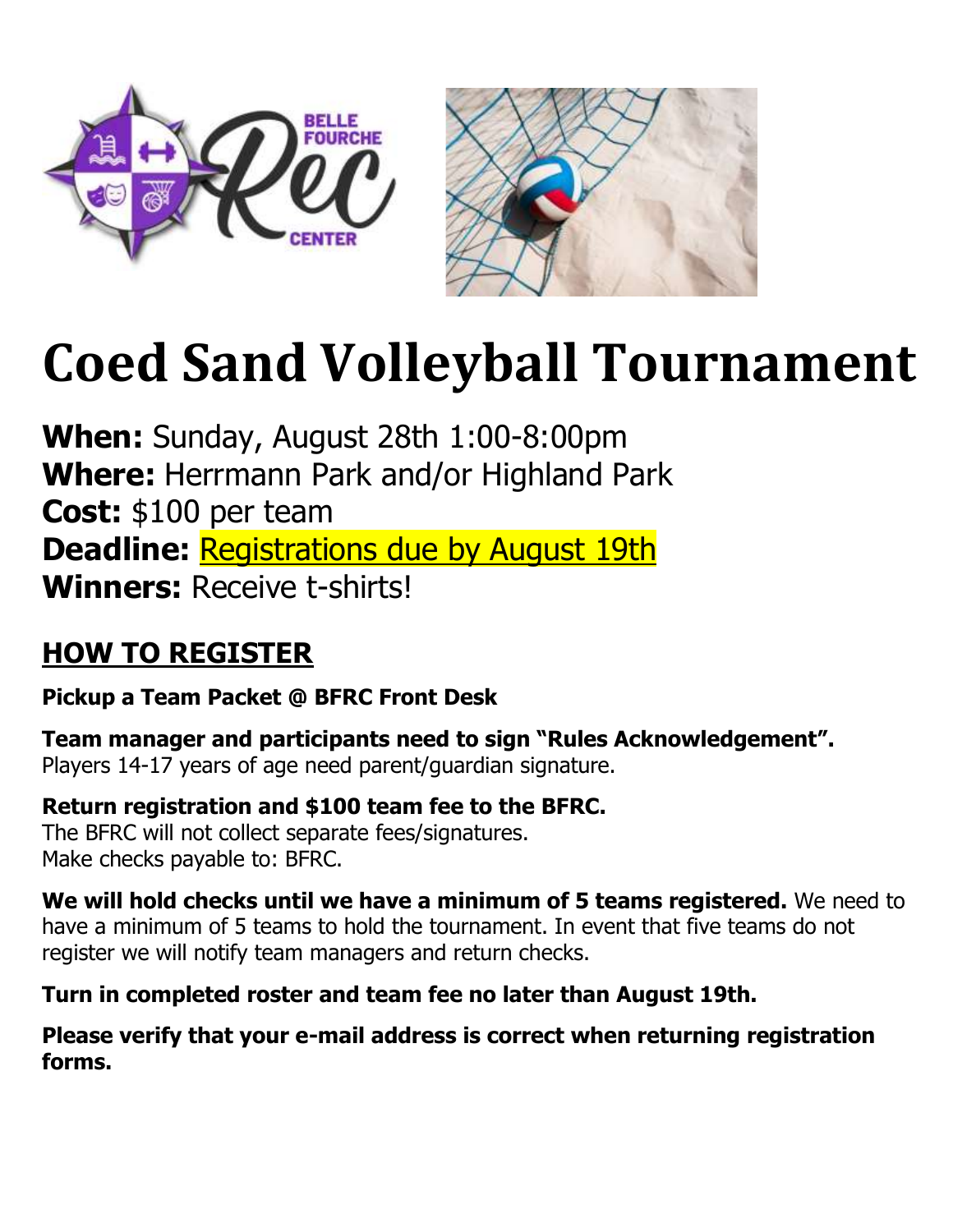## **CO-ED SAND VOLLEYBALL Summer 2022 Rules & Information**

1-Teams play with **FOUR** players on the court. A team may play with more women, but not more men. One male has to be on the court at all times.

2-Teams are required to have at least **TWO** players on the court.

3-The roster is limited to **SIX** players.

4-Players must be 14 years of age or older.

5-Players ages 14-17 must sign the waiver and need a parent's signature **PRIOR TO** playing.

6-Shoes are **RECOMMENDED** but not required.

7-Rally scoring-the best of 3 games  $(3<sup>rd</sup>$  if necessary game played to 15 points).

8-The team that scores 21 points first wins the game. In case of a 20 to 20 tie, play continues until one team has a 2-point advantage, OR the first team to reach 24 points wins.

9- When the ball is played more than once by a team, a female player must make at least one of the contacts. There are no requirements for male players to make contact with the ball, regardless of the number of contacts by a team.

10-Whenever a team fails in serving, fails to return the ball to the opponent, or commits any faults, the opposing team wins the rally.

11-Games are played on a rolling schedule, be prepared to play 15-30 minutes early.

12-No back row attacks.

13-In case of weather, games may be delayed, or postponed and rescheduled to Tuesday August 30<sup>th</sup> and/or Thursday September  $1<sup>st</sup>$  starting at 5:30 pm.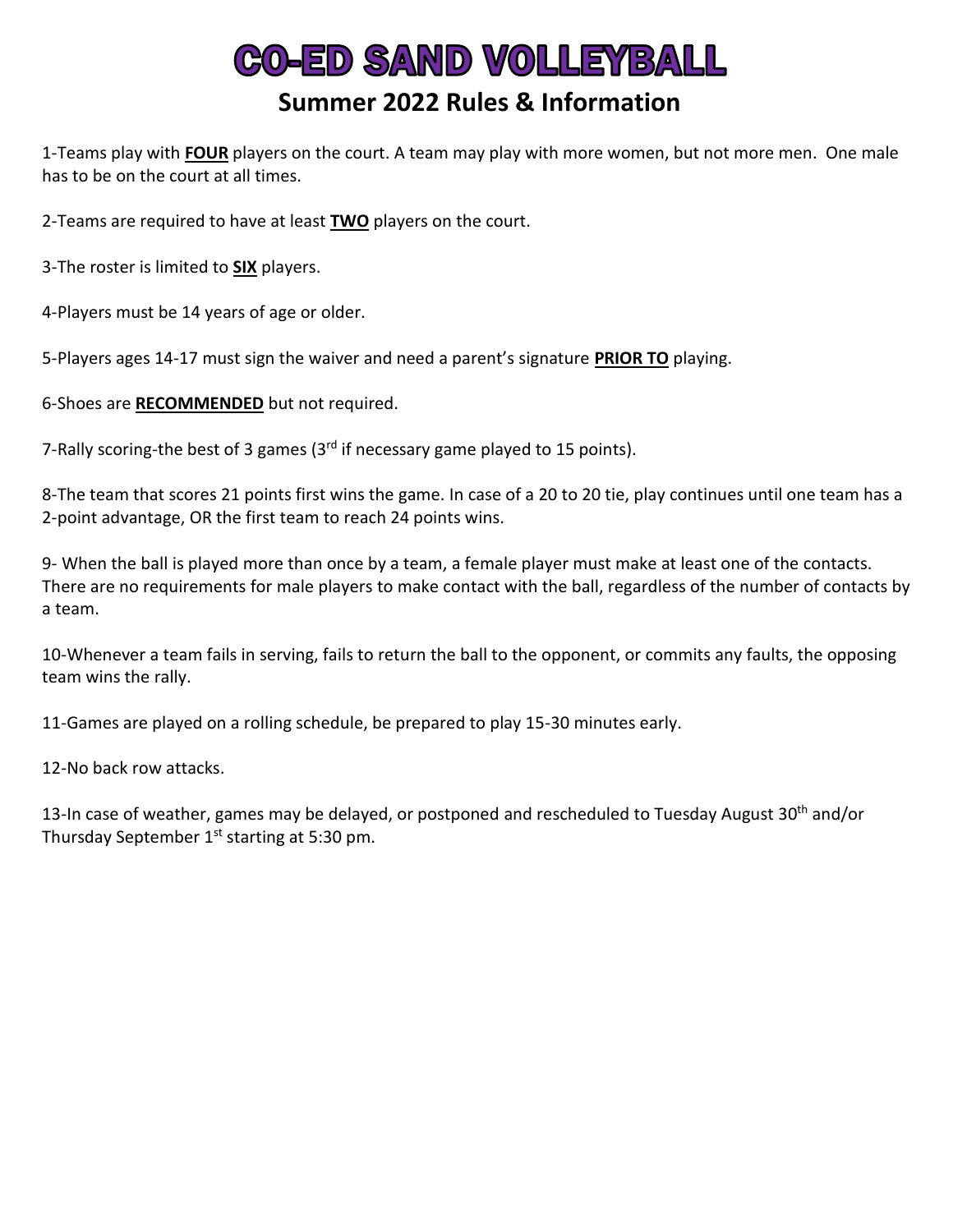## **BFRC VOLLEYBALL RULES ACKNOWLEDGEMENT**

**By signing below I verify that I have received and read the league rules. I as the team manager am agreeing to share these rules with my team and am responsible for my team following league rules as well as BFRC rules and policies.**

|                                                                                            | the manager of |  |  |  |
|--------------------------------------------------------------------------------------------|----------------|--|--|--|
| (Name)                                                                                     | (Team Name)    |  |  |  |
| Have read and understand the BFRC volleyball rules. I will share these rules with my team. |                |  |  |  |
|                                                                                            |                |  |  |  |

Signature\_\_\_\_\_\_\_\_\_\_\_\_\_\_\_\_\_\_\_\_\_\_\_\_\_\_\_\_\_\_\_\_\_\_\_\_\_\_\_ Date\_\_\_\_\_\_\_\_\_\_\_\_\_\_\_\_\_\_\_\_\_

## Belle Fourche Recreation Center

### **2022 SAND VOLLEYBALL TEAM REGISTRATION & LIABILITY WAIVER**

**Agreement to Participate and Liability Waiver for the Belle Fourche Recreation Center (BFRC):** I/We understand that the most healthy individuals are capable of participating in physical activity with minimal risk. I further accept the risk inherent in the physical and recreational activities in which the ordinary and prudent person is or should be aware. I understand that if I have one of the following conditions, I should consult a physician prior to participating in a physical exercise program: 45 years of age or older, overweight or obese, physical limitations or handicap, cardiovascular disease or disorder, subject to exercise induced risk factors, or other disorders or medical conditions. I further understand it is my responsibility to decide whether or not to consult a physician. I agree to be responsible to do all of the following while using the BFRC: act within the limits of my ability, heed all warnings regarding participation in the BFRC activities, maintain control of my person and the equipment or devices, refrain from acting in any manner which may cause or contribute to injury to myself or others, abide by the letter and spirit of the rules and guidelines for participation at the BFRC. I have viewed the BFRC and its programs and I am familiar with the facility and I understand and appreciate that there are certain risks inherent in any physical and recreational activity conducted at the BFRC. Finally, I hereby waive any and all liability the BFRC has and waive any and all damages against the BFRC activities. Further, I do hereby release and discharge the BFRC and the City of Belle Fourche and any and all of its agents or employees from any liability to the undersigned arising from injury or damage that may be sustained by participating in this program by my signature on the following page.

**PHOTOGRAPHY RELEASE:** The BFRC periodically photographs during BFRC sponsored programs. These pictures may be used for advertising, Internet (website/Facebook) and around the facility. Occasionally pictures may be taken and submitted to the newspaper or other media as well. By signing the team roster/liability waiver on the next page you are also giving the BFRC/City of Belle Fourche permission to use these photographs.

Weather: In case of inclement weather, games may be postponed or rescheduled to Tuesday Aug 30<sup>th</sup> and/or Thursday Sept 1<sup>st</sup> beginning at 5:00pm.

**Team Cancellations/Forfeits:** In order to cancel/forfeit your game you must contact BFRC staff at 892-2467.